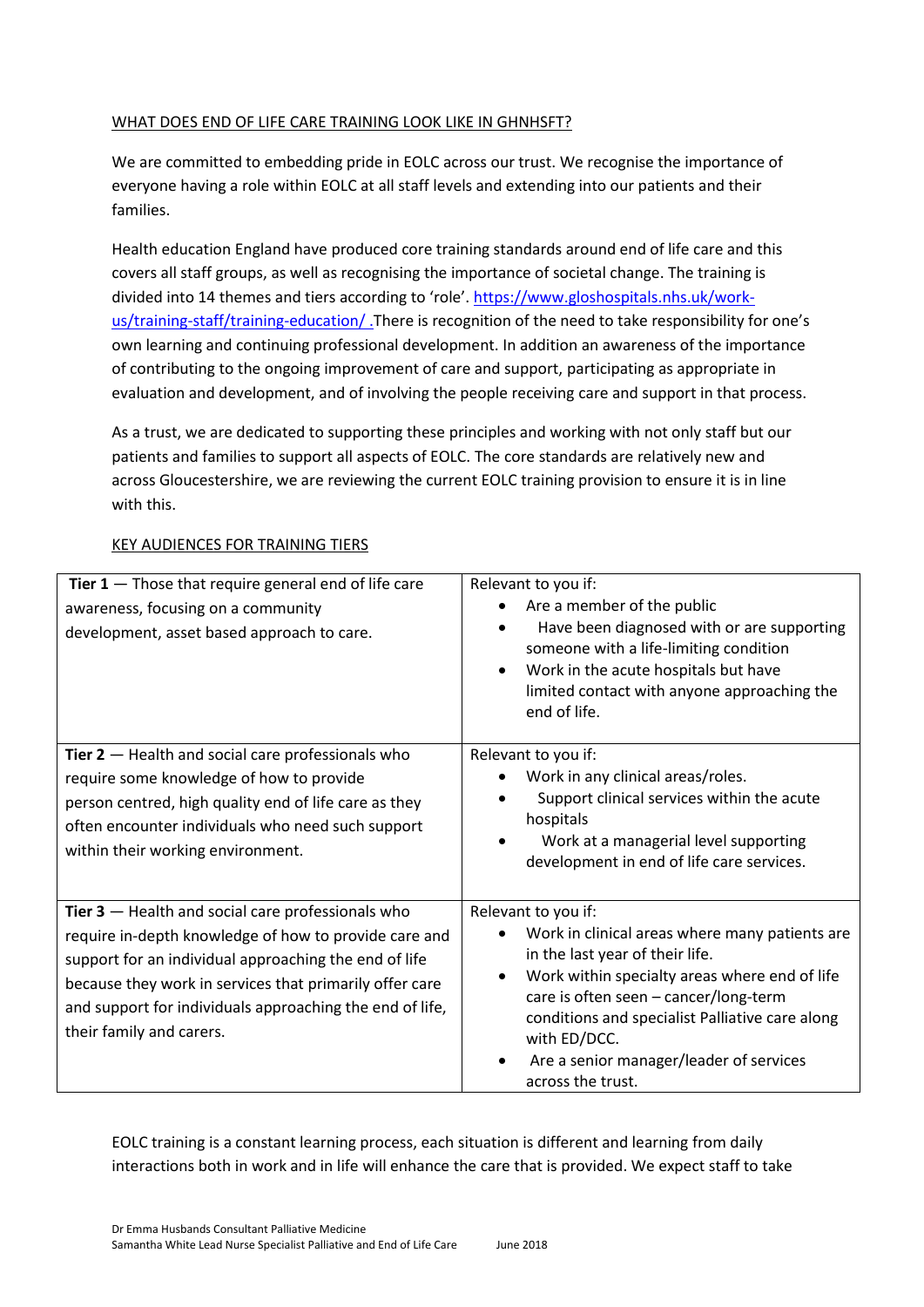responsibility for their own learning and not just 'tick a box' but actively seek out the additional resources available to them. We have outlined roles and responsibilities for certain staff groups in the 'Roles and Responsibilities document'. [https://www.gloshospitals.nhs.uk/our-services/services](https://www.gloshospitals.nhs.uk/our-services/services-we-offer/end-life-palliative-care/)[we-offer/end-life-palliative-care/](https://www.gloshospitals.nhs.uk/our-services/services-we-offer/end-life-palliative-care/) As highlighted, you should discuss EOLC within your annual appraisal and agree your priorities for learning.

Summarised below is the broad approach to the training that can be accessed within GHNHSFT – more detailed information is available on the Trust professional development pages and End of Life Care pages. Everyone will have slightly different needs specific to their roles, even within the same staff group. Many of these core skills are translatable to and from other aspects of your work and by completing training in end of life care, skills will be broadly enhanced. Staff should record any training that is undertaken within their professional portfolios and ideally link it back to each domain of learning. We record training centrally where possible but rely on staff maintaining their own portfolios alongside this. We are establishing an agreement that we can transfer training across organisations in Gloucestershire.

Our current focus 2018, is on establishing clear Tier 1 training for all staff.

### TIER ONE CORE STANDARDS FOR EOLC

Over-arching goal of tier 1 training is to foster an open culture around death and dying. We are establishing a culture where we can discuss the barriers and challenges that we all face in discussing mortality and recognising where health is declining.

- Essential e-learning module approved June 2018 and awaiting addition to learning tree.
- EOLC email updates
- EOLC web-pages
- Schwartz Rounds
- Monthly drop in sessions 'White Rose Cafe– open forum to explore challenges/discuss concerns/share learning'
- Conflict resolution/safe-guarding/mental capacity act training
- Public/staff events dying matters week, write a will month etc.
- E-Elca modules https://www.e-lfh.org.uk/end-life-care-e-learning-e-elca/

# TIER TWO CORE STANDARDS FOR EOLC

Re-launch of Shared care record in June 2018 will encompass learning around recognising dying, individualised care planning, symptom control and support for carers/those close to a patient.

- Range of micro teach/e-learning and ward based sessions.
- Syringe pump T34 competency
- Access to guidelines on Specialist Palliative Care webpages
- Compassion in conversations
- Band 5 transition/preceptorship training.
- E-Elca modules –https://www.e-lfh.org.uk/end-life-care-e-learning-e-elca/
- Medical undergraduate and postgraduate teaching sessions for all grades.